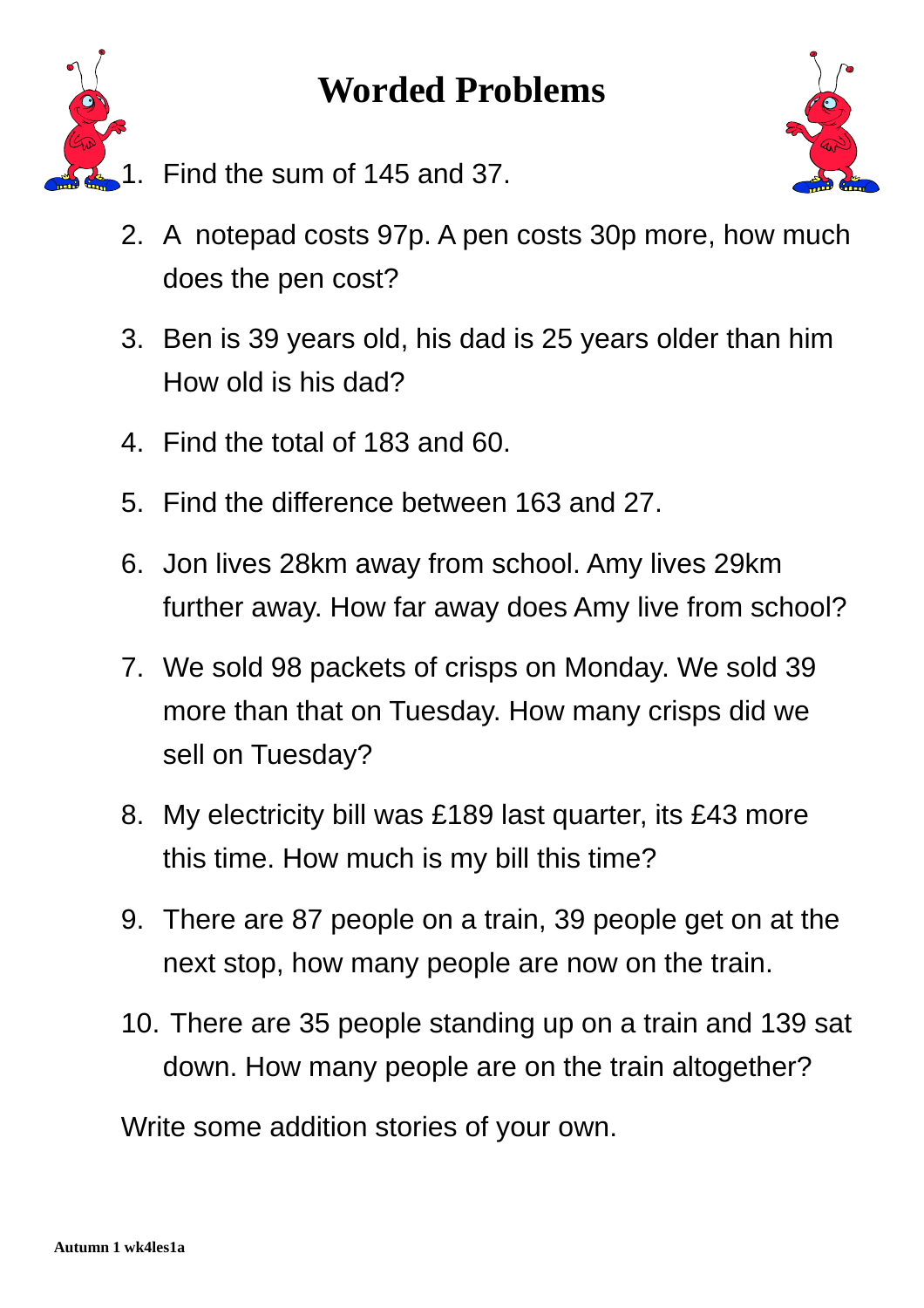



Find the sum of 45 and 37.



- 2. A notepad costs 47p. A pen costs 30p more, how much does the pen cost?
- 3. Ben is 34 years old, his dad is 25 years older than him How old is his dad?
- 4. Find the total of 183 and 60.
- 5. Find the difference between 63 and 27.
- 6. Jon lives 15km away from school. Amy lives 29km further away. How far away does Amy live from school?
- 7. We sold 54 packets of crisps on Monday. We sold 19 more than that on Tuesday. How many crisps did we sell on Tuesday?
- 8. My electricity bill was £139 last quarter, its £43 more this time. How much is my bill this time?
- 9. There are 57 people on a train, 39 people get on at the next stop, how many people are now on the train.
- 10. There are 35 people standing up on a train and 139 sat down. How many people are on the train altogether?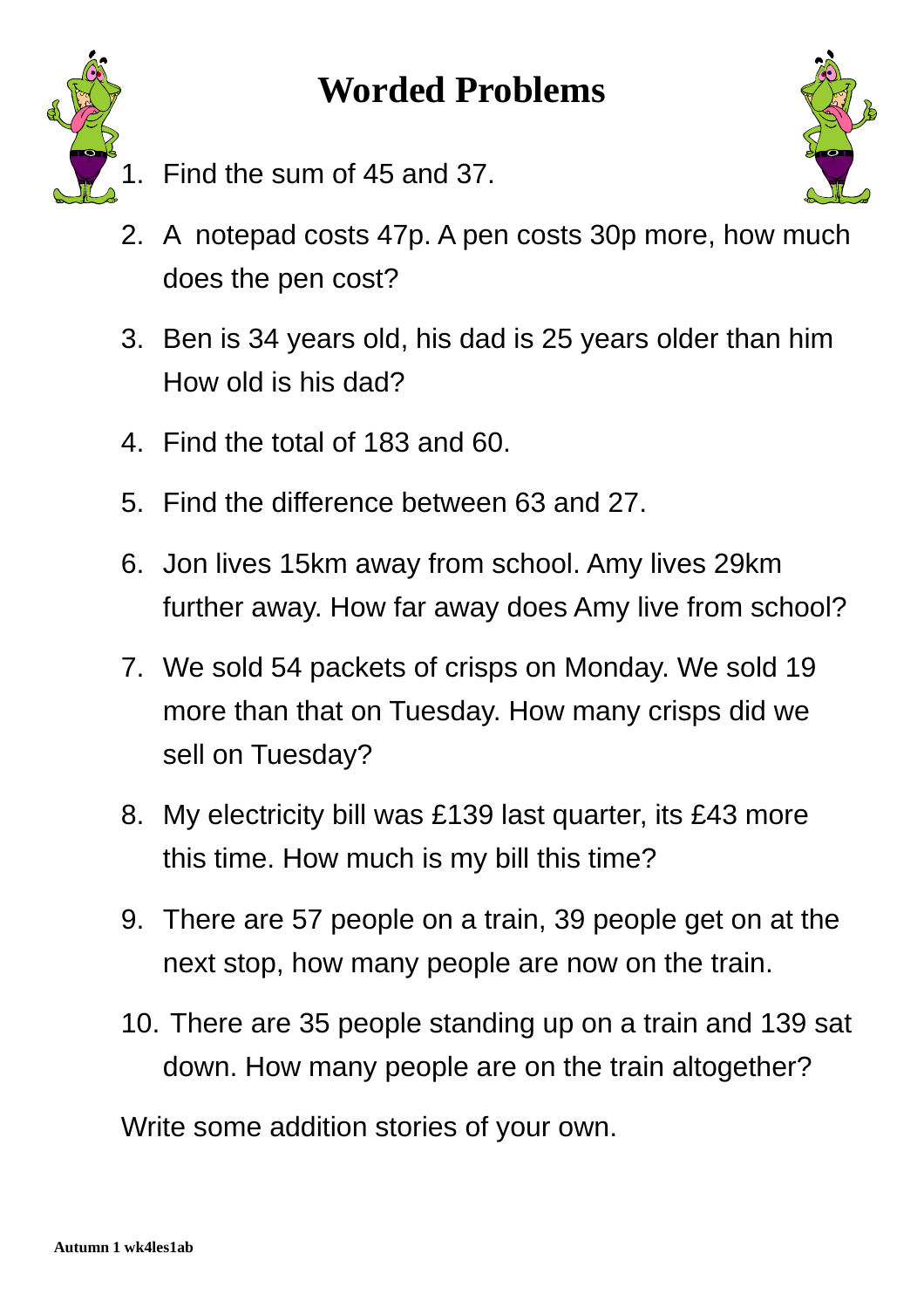



- Find the sum of 45 and 13.
- 2. A notepad costs 47p. A pen costs 30p more, how much does the pen cost?
- 3. Ben is 34 years old, his dad is 25 years older than him How old is his dad?
- 4. Find the total of 113 and 40.
- 5. Find the difference between 63 and 21.
- 6. Jon lives 15km away from school. Amy lives 21km further away. How far away does Amy live from school?
- 7. We sold 54 packets of crisps on Monday. We sold 14 more than that on Tuesday. How many crisps did we sell on Tuesday?
- 8. My electricity bill was £131 last quarter, its £43 more this time. How much is my bill this time?
- 9. There are 57 people on a train, 39 people get on at the next stop, how many people are now on the train.
- 10. There are 35 people standing up on a train and 104 sat down. How many people are on the train altogether?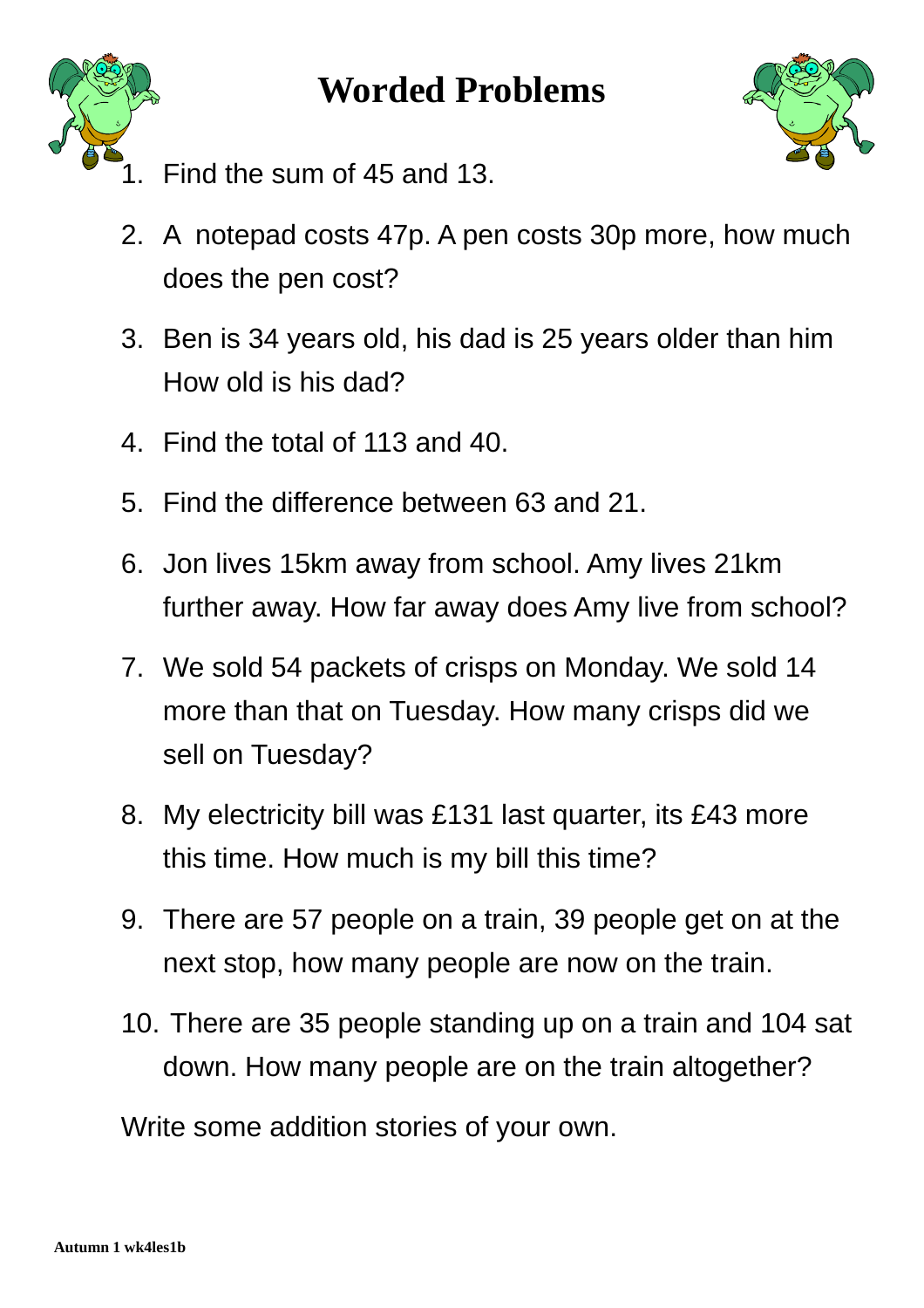



- 1. Find the sum of 15 and 7.
- 2. A notepad costs 47p. A pen costs 10p more, how much does the pen cost?
- 3. Ben is 34 years old, his dad is 30 years older than him How old is his dad?
- 4. Find the total of 15 and 60.
- 5. Find the difference between 63 and 20.
- 6. Jon lives 15km away from school. Amy lives 9km further away. How far away does Amy live from school?
- 7. We sold 24 packets of crisps on Monday. We sold 20 more than that on Tuesday. How many crisps did we sell on Tuesday?
- 8. What is 45 add 21?
- 9. There are 50 people on a train, 39 people get on at the next stop, how many people are now on the train.
- 10. There are 35 people standing up on a train and 10 sat down. How many people are on the train altogether?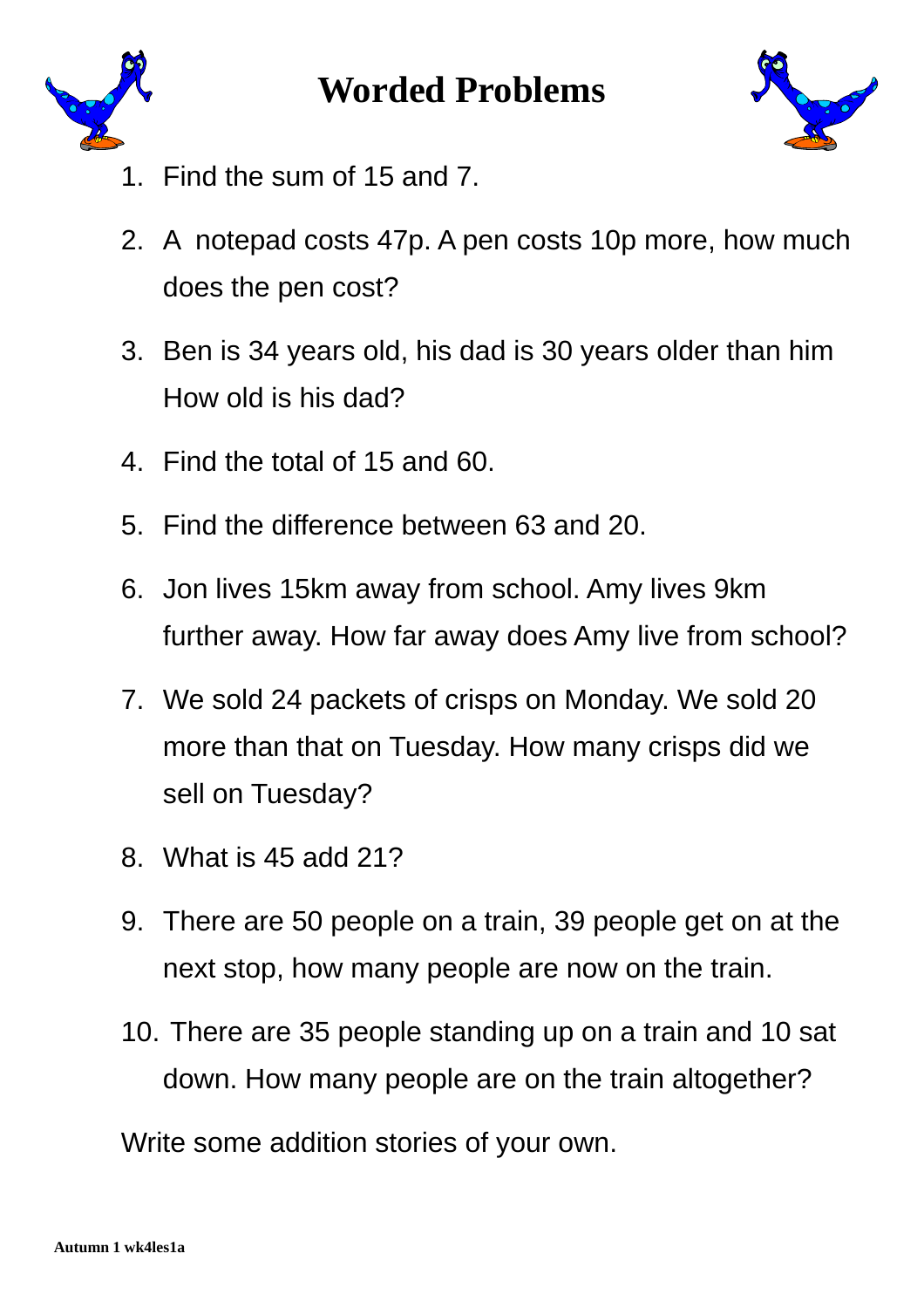



- 1. Find the difference between 95 and 33.
- 2. Adam is 59, his son is 32 years younger than him. How old is his son?
- 3. How many more is 75 than 13?
- 4. A comic costs 85p. A packet of crisps costs 41p less. How much does a packet of crisps cost?
- 5. How many less is 32 than 165?
- 6. What is the total of 26 and 23?
- 7. My Jacket cost £34 less than my coat. My coat cost £75. How much does my jacket cost?
- 8. A coat is reduced in the sale by £45. It cost £86 before the sale. How much does it cost now?
- 9. 52 packets of crisps were sold on Monday. We sold 25 less on Tuesday. How many crisps did we sell on Tuesday?
- 10. What is the difference between 24 and 61?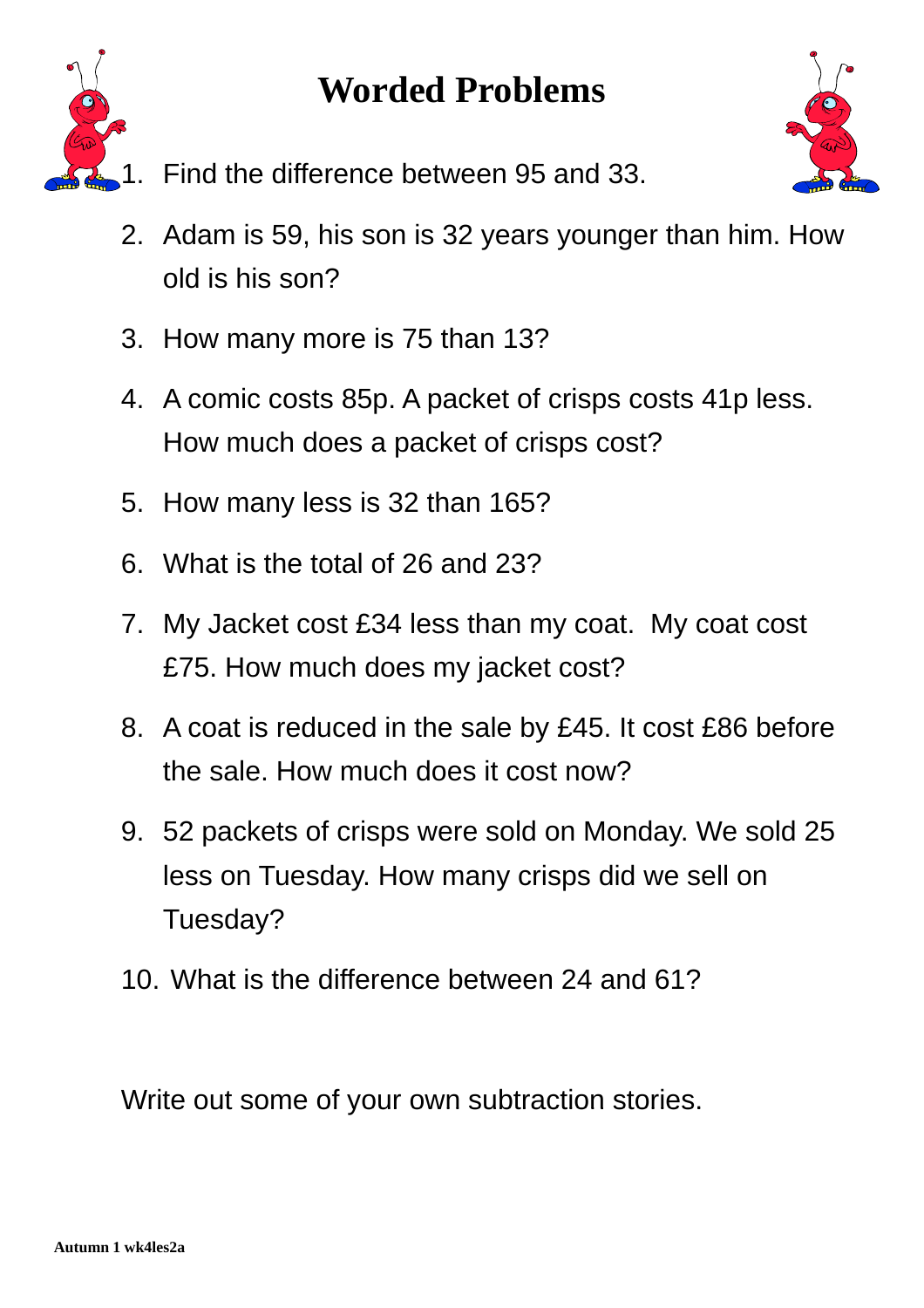



- Find the difference between 65 and 13.
- 2. Adam is 59, his son is 30 years younger than him. How old is his son?
- 3. How many more is 75 than 13?
- 4. A comic costs 85p. A packet of crisps costs 40p less. How much does a packet of crisps cost?
- 5. How many less is 32 than 65?
- 6. What is the total of 26 and 23?
- 7. My Jacket cost £34 less than my coat. My coat cost £75. How much does my jacket cost?
- 8. A coat is reduced in the sale by £40. It cost £66 before the sale. How much does it cost now?
- 9. 59 packets of crisps were sold on Monday. We sold 25 less on Tuesday. How many crisps did we sell on Tuesday?
- 10. What is the difference between 24 and 69?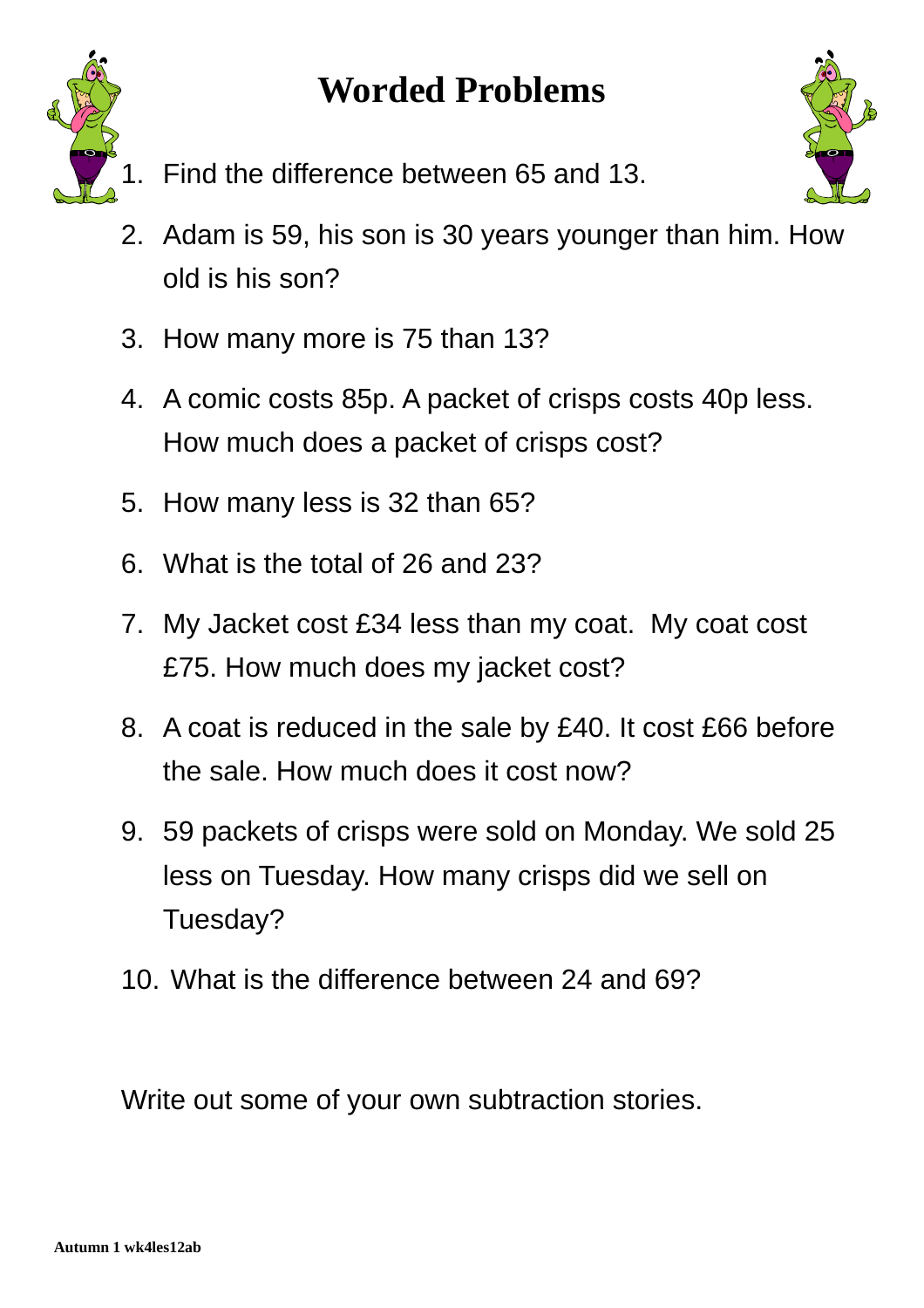



- 1. Find the difference between 25 and 13.
- 2. Adam is 29, his friend is 10 years younger than him. How old is his friend?
- 3. How many more is 35 than 13?
- 4. A comic costs 45p. A packet of crisps costs 20p less. How much does a packet of crisps cost?
- 5. How many less is 30 than 57?
- 6. What is the total of 26 and 23?
- 7. My Jacket cost £31 less than my coat. My coat cost £66. How much does my jacket cost?
- 8. A coat is reduced in the sale by £30. It cost £66 before the sale. How much does it cost now?
- 9. 46 packets of crisps were sold on Monday. We sold 15 less on Tuesday. How many crisps did we sell on Tuesday?
- 10. What is the difference between 14 and 39?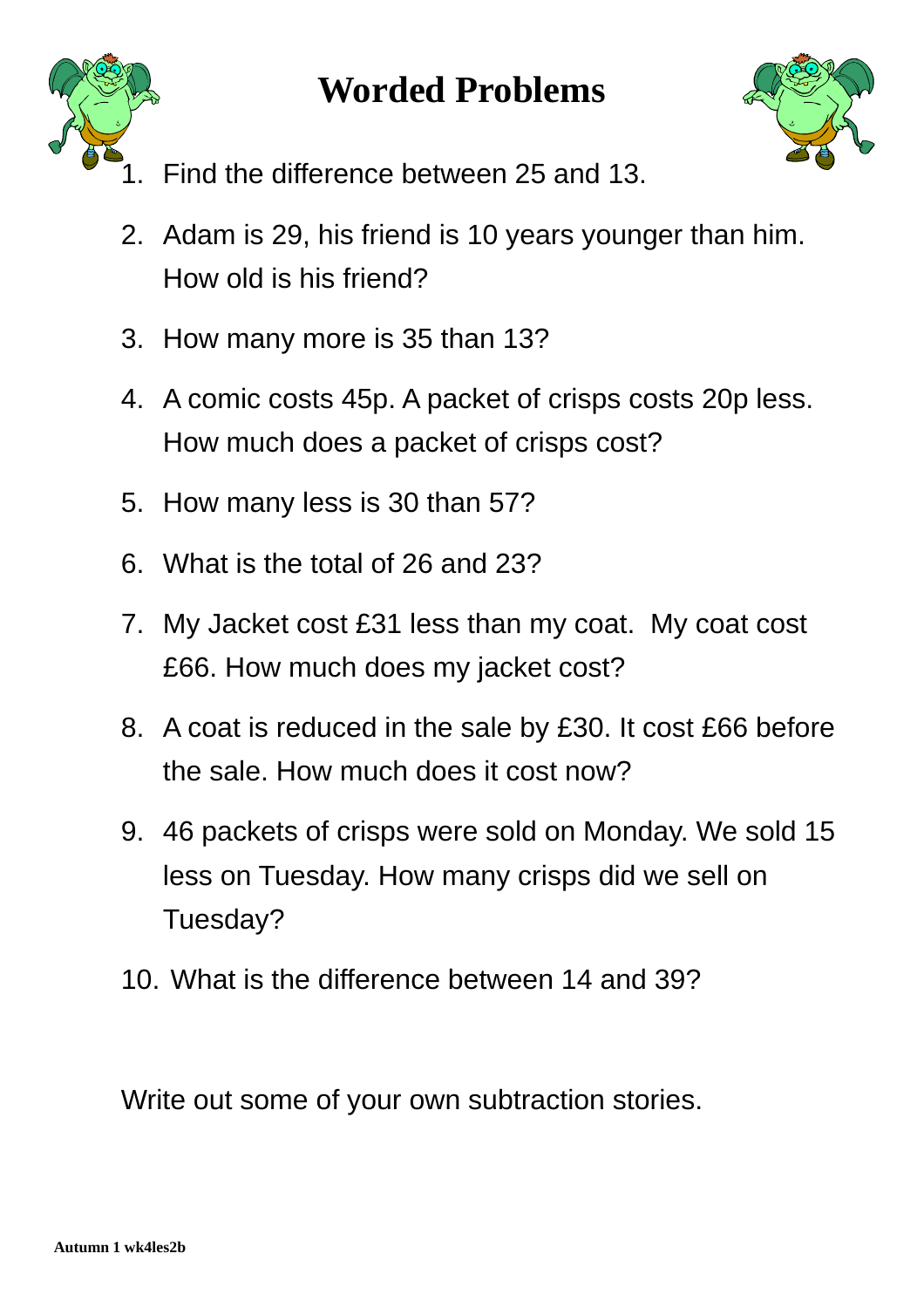



- 1. Find the difference between 15 and 8.
- 2. Adam is 19, his friend is 2 years younger than him. How old is his friend?
- 3. How many more is 25 than 13?
- 4. A comic costs 45p. A packet of crisps costs 10p less. How much does a packet of crisps cost?
- 5. How many less is 30 than 41?
- 6. What is the total of 16 and 13?
- 7. My Jacket cost £30 less than my coat. My coat cost £65. How much does my jacket cost?
- 8. A coat is reduced in the sale by £40. It cost £66 before the sale. How much does it cost now?
- 9. 59 packets of crisps were sold on Monday. We sold 22 less on Tuesday. How many crisps did we sell on Tuesday?
- 10. What is the difference between 22 and 53?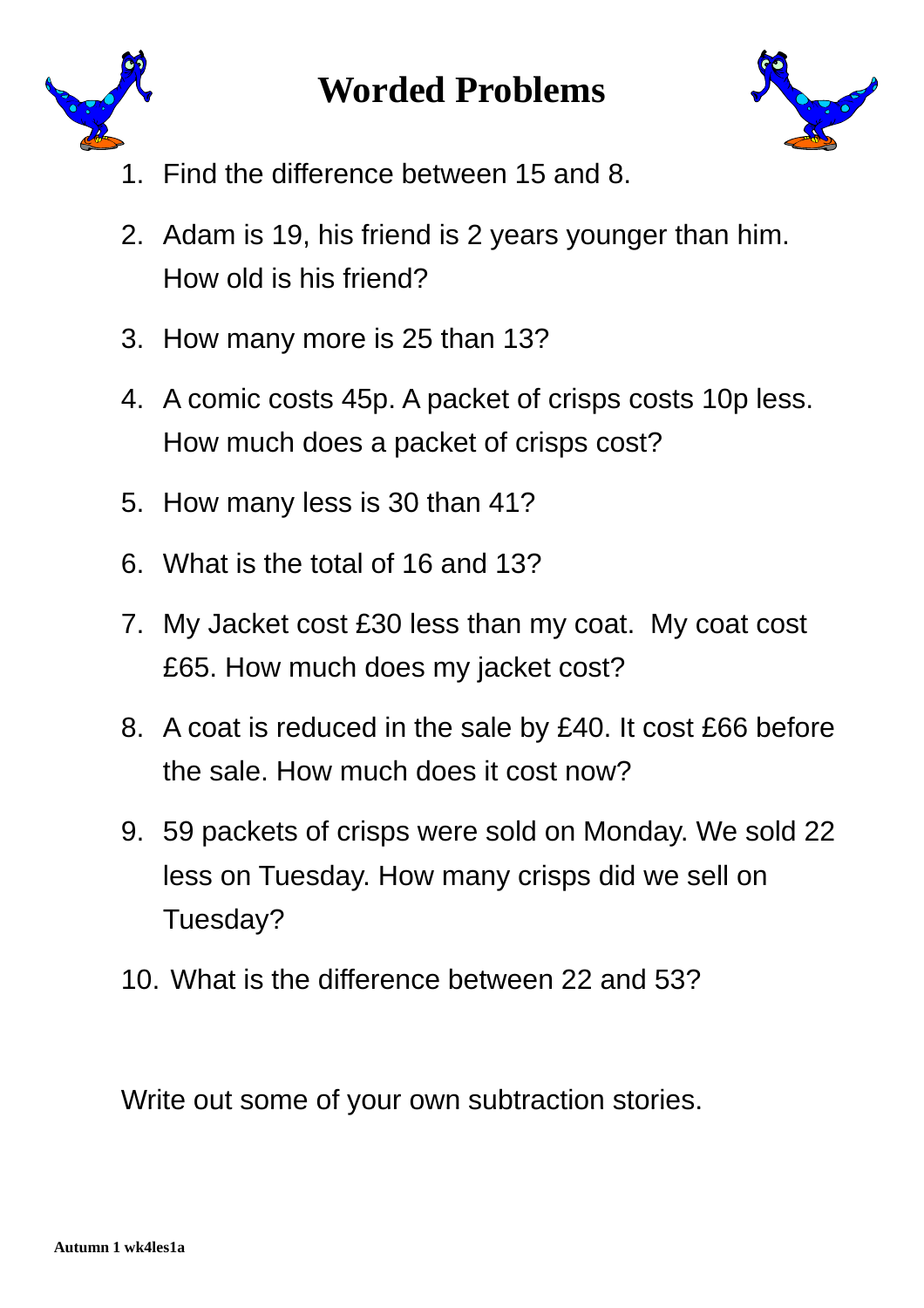



- What is the total of 98 and 76?
- 2. Find the difference between 93 and 68.
- 3. I have £98 and spend £37 on a jumper. How much money do I have left?
- 4. I buy a skirt for £33 and a jacket for £86. How much money have I spent altogether?
- 5. Find the total of  $58$  and  $67$ .
- 6. How many more than 49 is 78?
- 7. We sold 76 bags of crisps on Wednesday and we sold 35 more on Thursday. How many crisps did we sell on Thursday ?
- 8. A jacket costing £82 was reduced by £35 in the sale. How much does it cost now?
- 9. Find the sum of 78 and 134.
- 10. There are 145 people sat down on a train and 49 stood up. How many people are on the train?
- 11. It is 98 km to Birmingham. I have already travelled 32km. How many more km to I have to travel?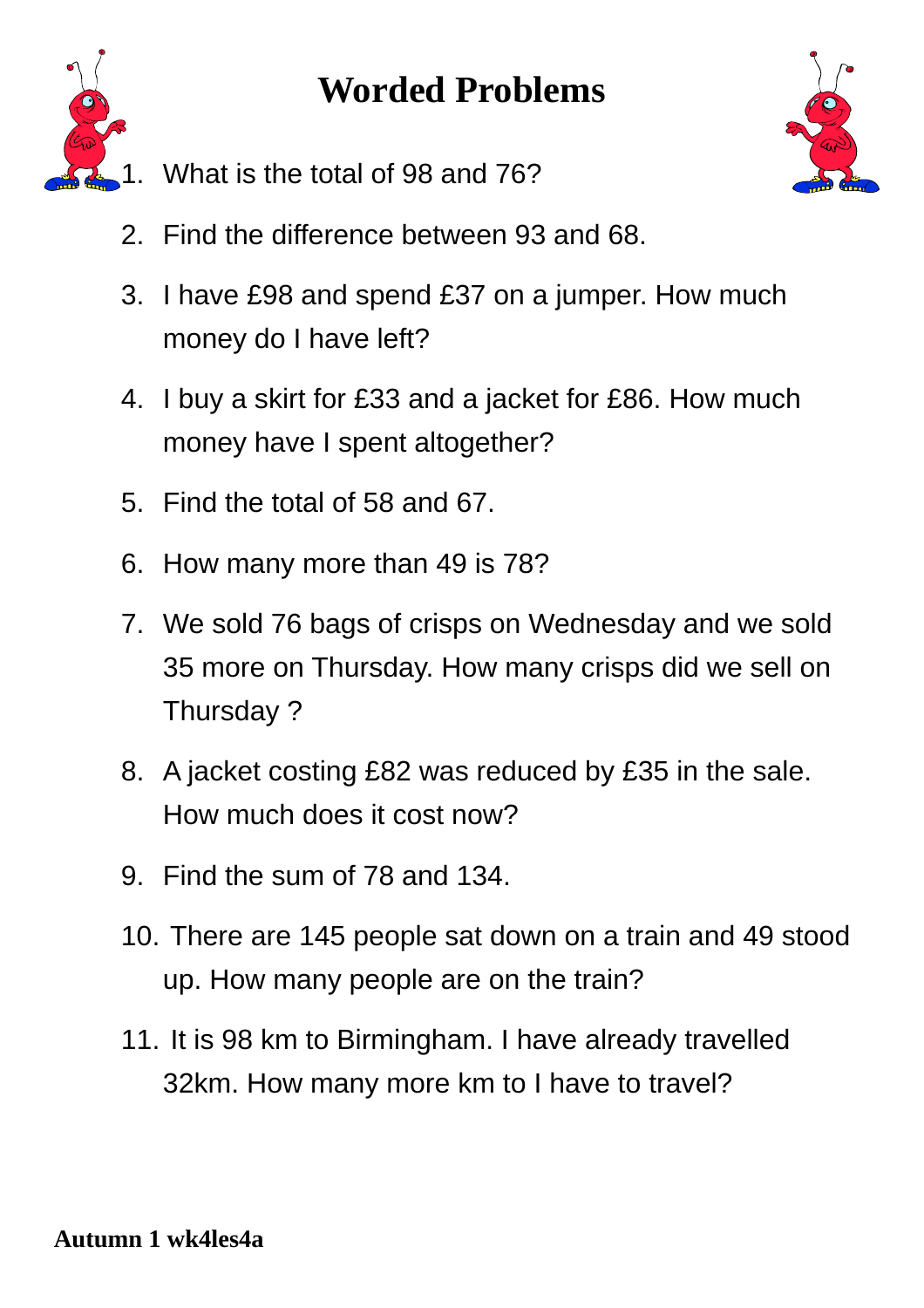

- What is the total of 68 and 16?
- 2. Find the difference between 93 and 62.
- 3. I have £68 and spend £33 on a jumper. How much money do I have left?
- 4. I buy a skirt for £33 and a jacket for £46. How much money have I spent altogether?
- 5. Find the total of  $38$  and  $62$ .
- 6. How many more than 42 is 78?
- 7. We sold 46 bags of crisps on Wednesday and we sold 31 more on Thursday. How many crisps did we sell on Thursday ?
- 8. A jacket costing £82 was reduced by £35 in the sale. How much does it cost now?
- 9. Find the sum of 78 and 94.
- 10. There are 75 people sat down on a train and 19 stood up. How many people are on the train?
- 11. It is 48 km to Birmingham. I have already travelled 22km. How many more km to I have to travel?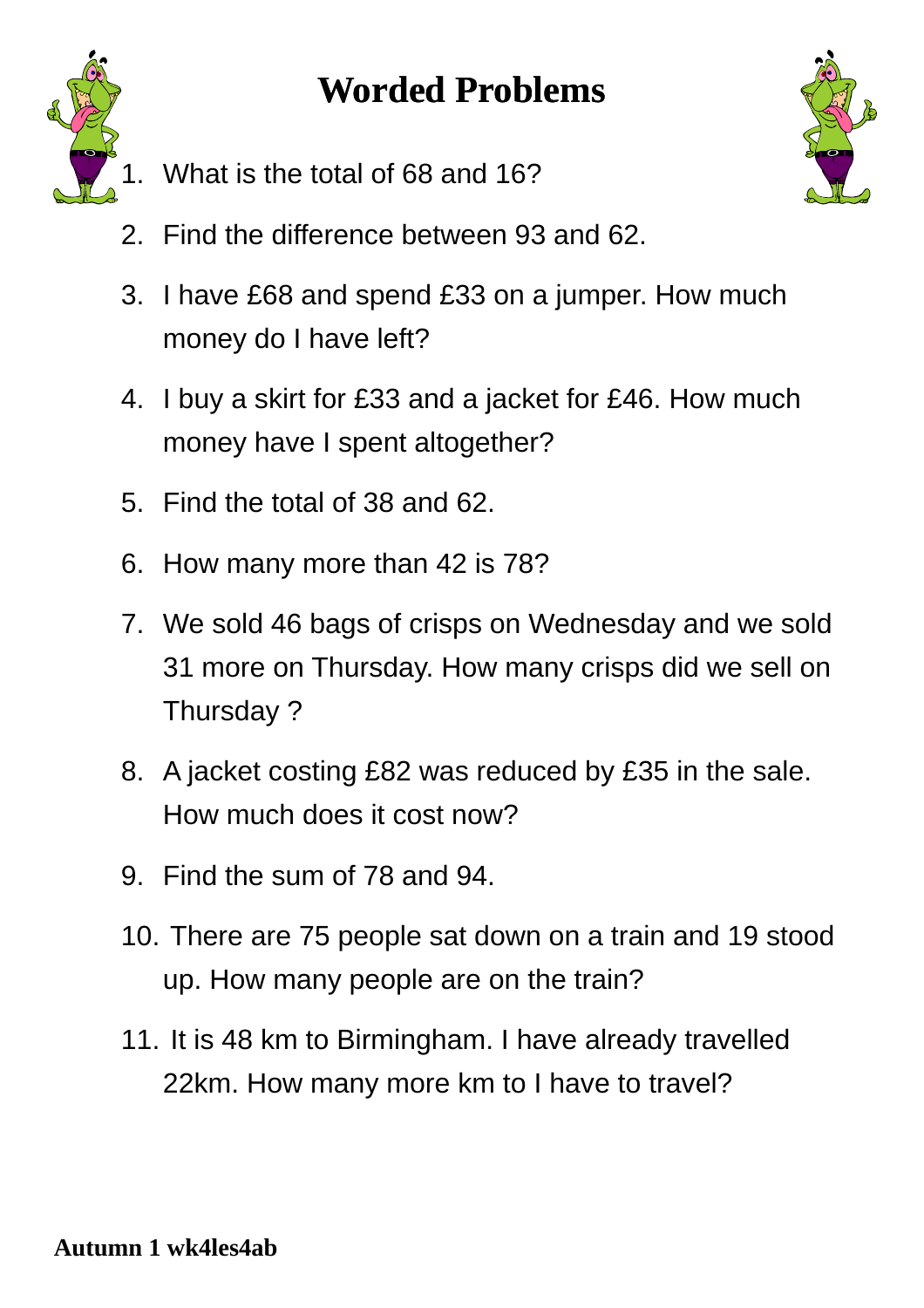



- What is the total of 38 and 11?
- 2. Find the difference between 53 and 22.
- 3. I have £38 and spend £23 on a jumper. How much money do I have left?
- 4. I buy a skirt for £33 and a jacket for £46. How much money have I spent altogether?
- 5. Find the total of  $38$  and  $62$ .
- 6. How many more than 40 is 78?
- 7. We sold 46 bags of crisps on Wednesday and we sold 40 more on Thursday. How many crisps did we sell on Thursday ?
- 8. A jacket costing £89 was reduced by £35 in the sale. How much does it cost now?
- 9. Find the sum of 78 and 14.
- 10. There are 70 people sat down on a train and 19 stood up. How many people are on the train?
- 11. It is 48 km to Birmingham. I have already travelled 22km. How many more km to I have to travel?